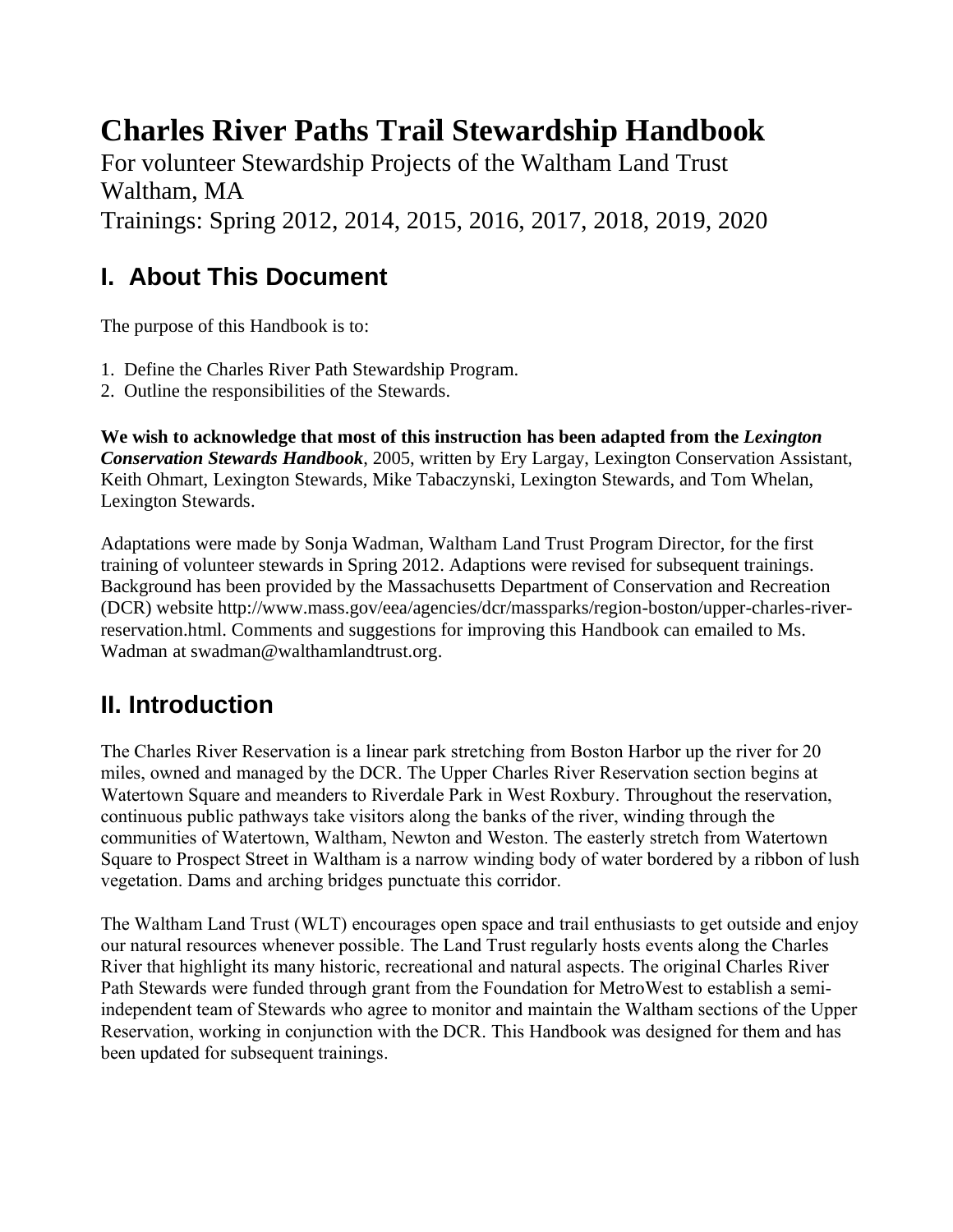# **III. Waltham Land Trust**

The Waltham Land Trust's mission is "to create a legacy of land conservation in Waltham by promoting, protecting, restoring, and acquiring open space. We envision growth in public appreciation of natural resources, preservation and restoration of native habitat, and increased biodiversity to foster a healthier environment."

The Waltham Land Trust has several committees comprised of Directors and WLT supporters that help get the work done. The Land Committee is "responsible for planning projects and policies related to the preservation of open space assets" in Waltham, including trails that take outdoor enthusiasts to, from, and through these open spaces. **Volunteer Stewards are encouraged to attend the WLT's Stewards Subcommittee meetings every second Wednesday of the month from 6:30 – 7:30 pm at the UMASS Field Station.** The WLT Executive Director reports to the WLT Land Committee and WLT Board of Directors on the work of the Stewards Subcommittee.

# **IV. Volunteer Stewardship Projects**

WLT's volunteer Stewardship Projects are small semi-independent teams of trained people responsible for monitoring and maintaining open spaces and trails in our community. The first team to be established is the Chester Brook Greenway Stewards (CBGS), in spring 2012. This group is now called the Western Greenway Stewards. In March 2014, the WLT trained volunteers interested in maintaining paths along the Charles River, as well as "ambassadors" wanting to assist the City of Waltham with Prospect Hill Park. Stewardships teams working with DCR in the Beaver Brook reservations and along the Mass Central Rail Trail were established in April 2015. Stewards of Smith Point and the shorelines and wetlands of Hardy Pond are being trained in 2017.

Basically speaking, each Steward "adopts" a section of the Upper Reservation and monitors it on a regular basis, to be determined as appropriate for that particular trail stretch according to level of its of use, time of year, etc. The Steward is asked to complete a Field Report after each visit, particularly when there are issues to report or resolve, and submit it to the WLT Executive Director and the DCR Supervisor via **the online Field Report, found on the WLT website. WLT homepage>Projects> Trail Stewards>Charles River Paths.**

# **V. Steward Responsibilities**

## *A. Basic Do's and Don'ts*

#### **Do**

- 1. Visit your designated path section on a regular basis.
- 2. Visually inspect and ensure trails, benches, bridges and other structures are in good order.
- 3. Note any irregularities, cleaning, or maintenance issues. Remove minor trash and debris.
- 4. Identify and note areas of invasive plants. Remove if possible.
- 5. Keep pedestrian areas clear of small tree branches and debris.
- 6. Welcome all park visitors. Create an atmosphere of friendliness and stewardship.
- 7. Maintain a pleasant demeanor at all times. Act professionally.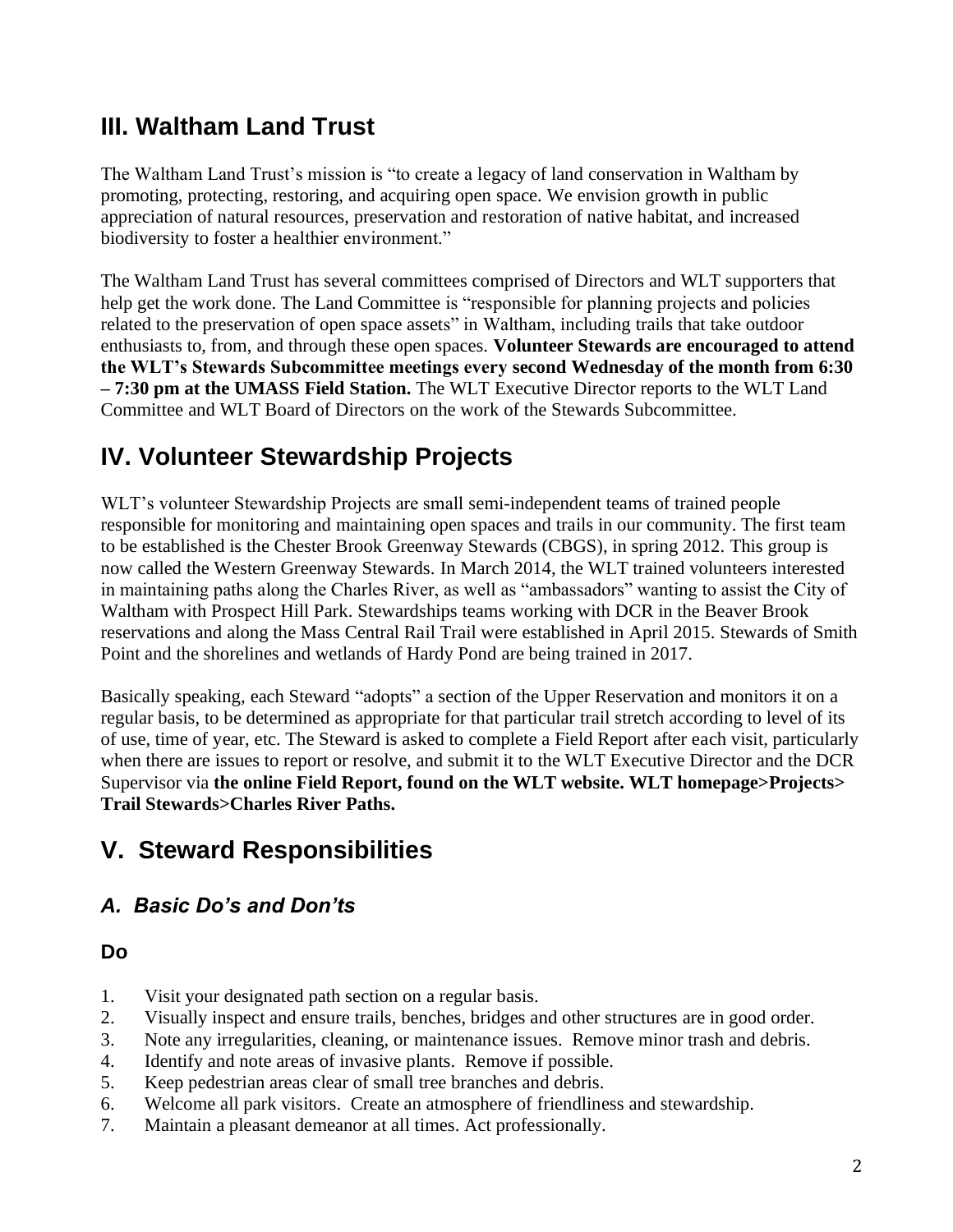- 8. When available, plan to participate in trail activities and scheduled clean up days.
- 9. Call Waltham Police or 911 for any safety or health concerns.
- 10. Complete a Field Report to record your hours and report maintenance and other issues.
- 11. HAVE FUN and enjoy the river paths. Your help is making it a better place for all.

#### **Don't**

- 1. Don't perform maintenance that can cause you or anyone else risk or harm.
- 2. Don't rake trails; leaves and pine needles build soil, absorb water, and prevent erosion.
- 3. Don't try to open up an overgrown or blocked trail. Simply report this on the Field Report.
- 4. Don't build new trails, however small.
- 5. Don't mark or blaze trails inappropriately.
- 6. Don't alter the trails in any way. Note any maintenance on your report.
- 7. Don't apply herbicides/pesticides along the river. Note irregularities on your report.
- 8. Don't scold or reprimand bad behavior. Simply note the event in your field report.

## *B. Monitoring*

People who join Stewardship Projects are generally regular users of our trails, either through casual walking or jogging. This is great! Monitoring combines outdoor recreation with practical public service. **Stewards are the eyes and ears of natural open space management** because the DCR, WLT and the City of Waltham have limited resources.

## **What to Bring**

Remember **WLT Steward business cards personalized with your name**, sunglasses, a hat, insect repellent, sunscreen, water, sanitizer, etc. when you are along the river. Also keep extra *City Walks* brochures handy.

Whenever possible, carry a wireless cell phone with you and the contact information of other Stewards, DCR West District Office (617-333-7405), DCR Main (617-626-1250), WLT (781-893- 3355), Police non-emergency (781-893-3700), and Fire non-emergency (781-893-4105). **Also use your phone to take photos of issues needing attention or nature scenes. Don't take photos of people unless you have permission.**

### **What to Look For and Take Note Of**

- Any unusual changes in natural or manmade features.
- Presence of unusual wildlife (you are not looking for just *problems*).
- Illegal activities, or evidence of such, particularly underage drinking, fires, operation of motor vehicles, hunting/trapping, shooting, and disposal of hazardous materials/pollutants.
- Evidence of trees and brush being cut in ways that are not proper trail trimming.
- Large deposits of trash or junk.
- Vandalism.
- Digging of holes.
- Any type of construction.
- Overgrown trails.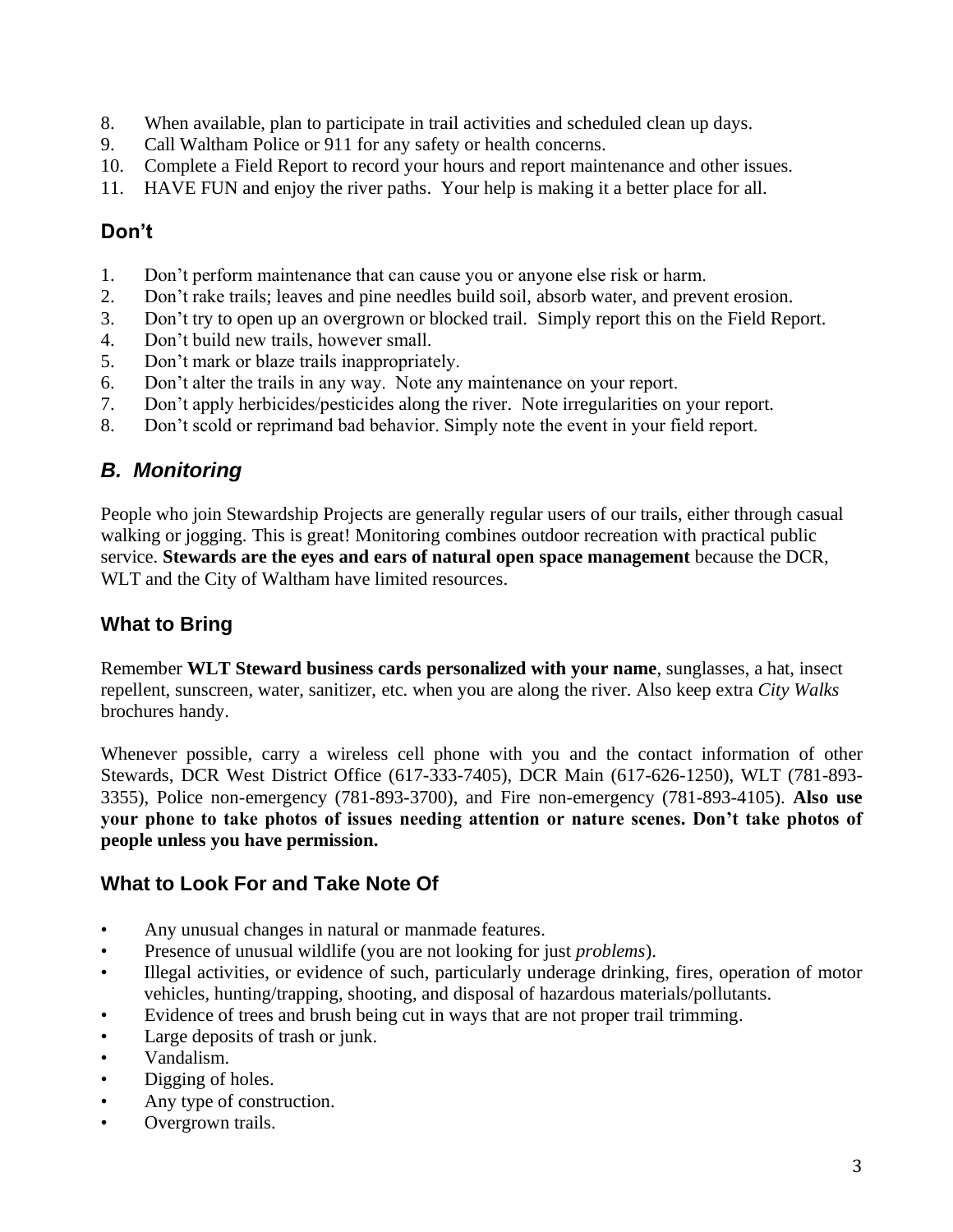- Trails that are becoming progressively eroded or unsafe.
- Trails that are very wet or muddy outside of the spring wet season (roughly March April).

#### **Dealing with Hazardous Materials (Hazmats)**

#### **Examples of familiar hazmats:**

Household pesticides, fertilizers, paint, batteries, oil filters, oil tanks and containers, refrigerators, air conditioners, etc.

These can generally be removed by Stewards if done carefully to prevent spillage. Otherwise, call the DCR West District office (617-333-7405).

If fresh leakage is evident, you are in doubt about what to do, or you encounter any unfamiliar materials or containers, mark and record the location of the item and contact the DCR.

#### **Meeting Others**

Stewards are the "front line" of the parks public outreach. You are very likely to encounter other visitors when walking your stretch of the trail. Be as welcoming as possible. This type of face-toface outreach is one of the best ways to encourage responsible behavior and reinforce public support of natural open space preservation.

#### **"Irresponsible" Visitors**

- Visitors acting irresponsibly usually respond positively if politely reminded that their actions adversely affect natural open space and its visitors. However, be aware of your own safety at all times.
- DO NOT ARGUE OR ANTAGONIZE ANYONE. Simply refer them to the DCR.
- **Don't approach anyone you feel might be threatening or dangerous.** Move to a safe distance and discreetly contact Waltham Police (911 or 781-893-3700 nonemergency).

## *C. Removing Invasive Plants*

Eradication efforts to control and eliminate invasive species requires careful planning in order to be successful. All efforts are labor intensive and time consuming. Some require repeated efforts over two or more growing seasons in order to be successful. Nevertheless, progress is possible and the work important in order to retain and expand the potential for native species to thrive. What follows is a brief overview of recommended procedures for a few of the most prevalent invasive species in Waltham.

### **Offsite Disposal**

Species that cannot be left to decompose cannot be sent to public landfills or compost stations where they would regenerate and spread. To dispose of these plants:

- 1. Use thick black plastic bags.
- 2. If a reasonable number of bags of plants are collected, they can usually be distributed to volunteers to be left at the curb for weekly TRASH pickup one bag at a time.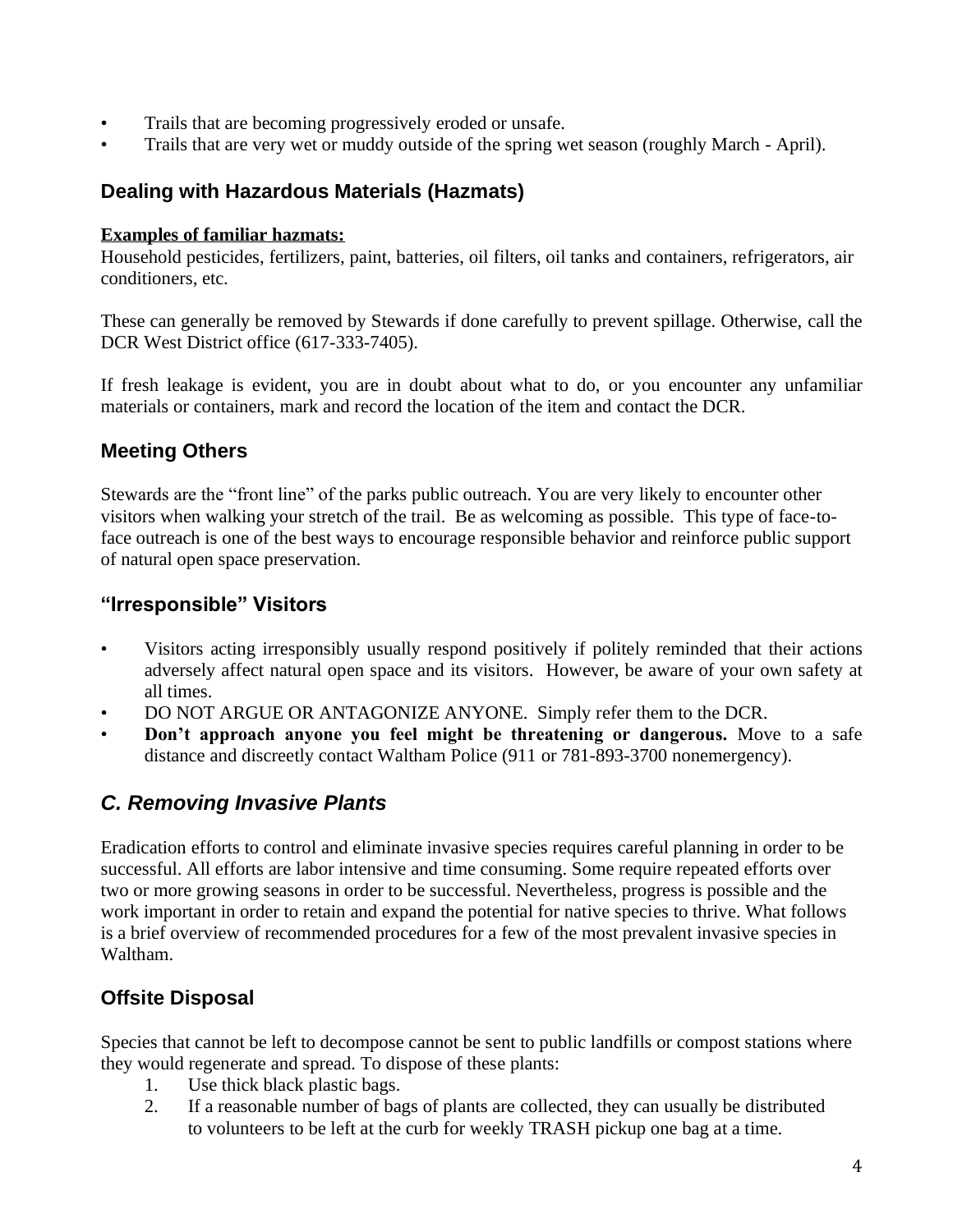3. If an impractical number of bags are collected, contact the DPW to arrange for the bags to be picked up *as trash, not compost* at the site.

#### **Oriental Bittersweet (***Celastrus orbiculatus***)**





Oriental Bittersweet vine is the familiar vine with the attractive fall berries that open from orange to red as they ripen and are a sometimes favorite for creating eye-catching fall wreath displays. The vine itself, if left unchecked can eventually bring down trees and blanket an area with vigorous growth that covers everything in its path.

Young vines can be uprooted by hand with care to pull out as much of the root as possible. The uprooted vines can be dispersed in the surrounding underbrush to decompose. Return visits to the cleared area later in the season and for the following 2-3 years are necessary to determine if all rootstock has been eradicated.

Older, woody plants that have succeeded in climbing nearby trees should be cut at the base. Cut the climbing vines up as high as you can reach, but leave the remaining vines that have climbed into the tree canopy in place as pulling them down will likely cause damage to the trees themselves. Disperse the cut vines in the adjacent undergrowth for decomposition. The rootstock will re-sprout, often in the same season if cut before late summer/early fall. If cut in the fall, they will re-sprout the following season. Repeat visits are necessary to continue cutting back the new growth and eventually depriving the main rootstock of any remaining ability to regenerate.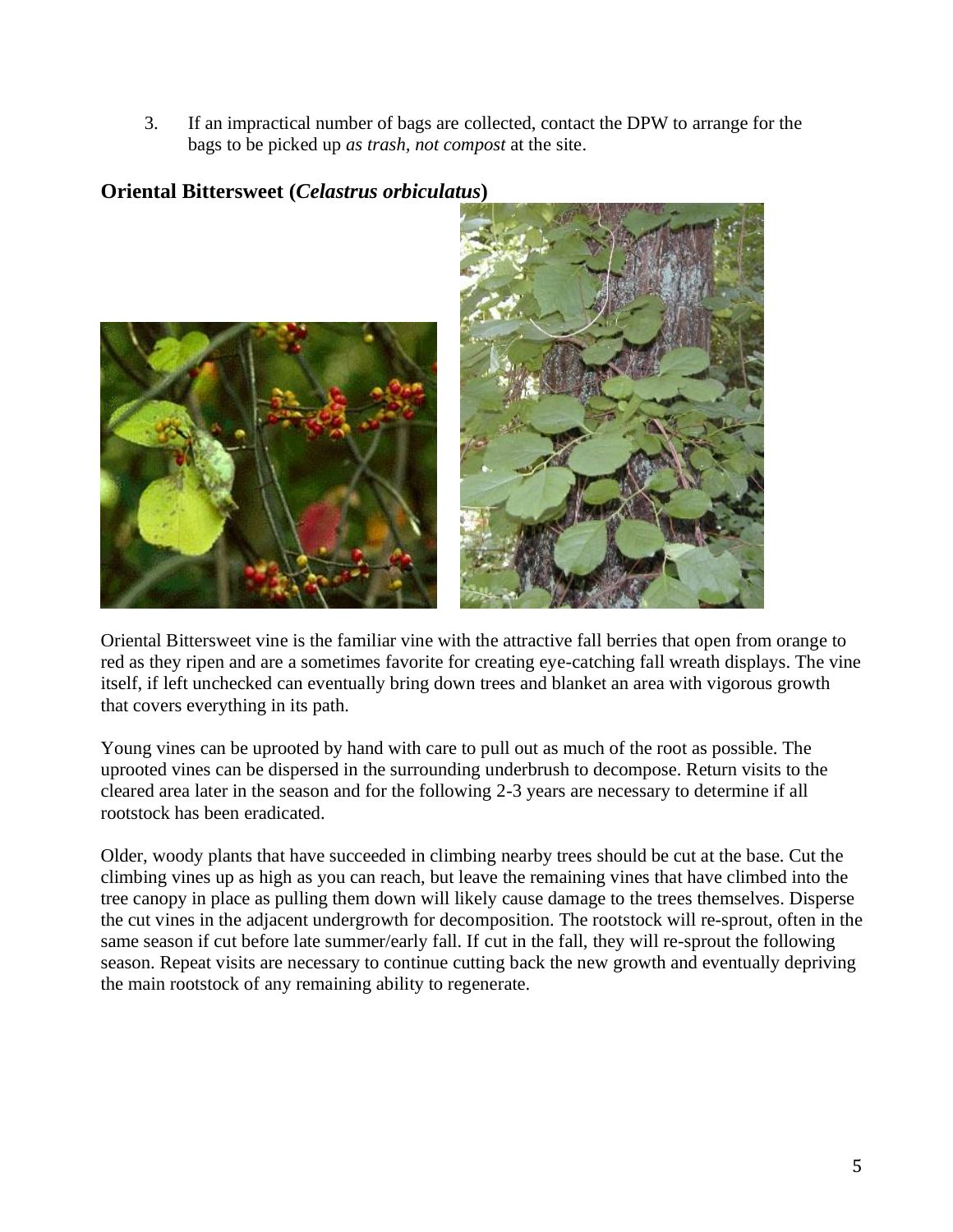#### **Garlic Mustard (***Alliaria petiolata***)**



Garlic mustard is a biennial with first year plants setting small rosettes of leaves that lie close to the ground and are often unnoticed until much later in the season or over the winter when snow cover is light. It is the second year plants that raise their flower stalks to set seed and are most recognizable. While perhaps the easiest of our common invasive species to physically remove by hand, it can be one of the most frustrating to control in that its seeds remain viable for up to five years in the soil. The absolute key in tackling this species is to adopt a multi-year plan, returning each year to the same treatment areas for continued removal until all evidence of the plant is gone. Once a program of eradication of garlic mustard is begun in a given area, a commitment should be made to return to this area on an annual basis until there is no further sign of this species returning.

The best method to remove this plant is by hand removal in the spring from mid to late April until mid to late May. This is the time of year when pulling the plant by the roots is easiest as the soil is typically moist from spring rains. Once the plant has finished flowering and set seed, it is best to not disturb it as the seeds disperse very easily and can cling to clothes, shoes, etc, which will spread the seeds over a far wider area than if left alone.

The best method for hand removal is to grasp the plant at the base of the stalk and gently pull the roots from the ground. With practice, the whole root is easy to remove in most soils. Do try and pull the root even if the flower stalk breaks off, as the plant is often able to generate new growth from imbedded roots and finish its flowering and seed production cycle either later in the year or the following season.

When clearing an area, make every effort to remove every specimen visible. Leaving only a few plants will generate enough seed to repopulate a cleared area the following season. If first year growth plants are noticed during removal of the second year plants, it is often best to leave them until the following season. The root structure of the first year plants is not as robust, often resulting in removal of the leaf rosettes only, leaving the roots in the ground. Second year plants are far easier to remove in their entirety, roots and all.

Discard the entire plant, roots and all, in plastic garbage bags which should be sealed and disposed of either with your curbside trash pickup or if in large quantities, contact WLT to arrange for DPW disposal. Do not attempt to compost this plant, or any invasive plant.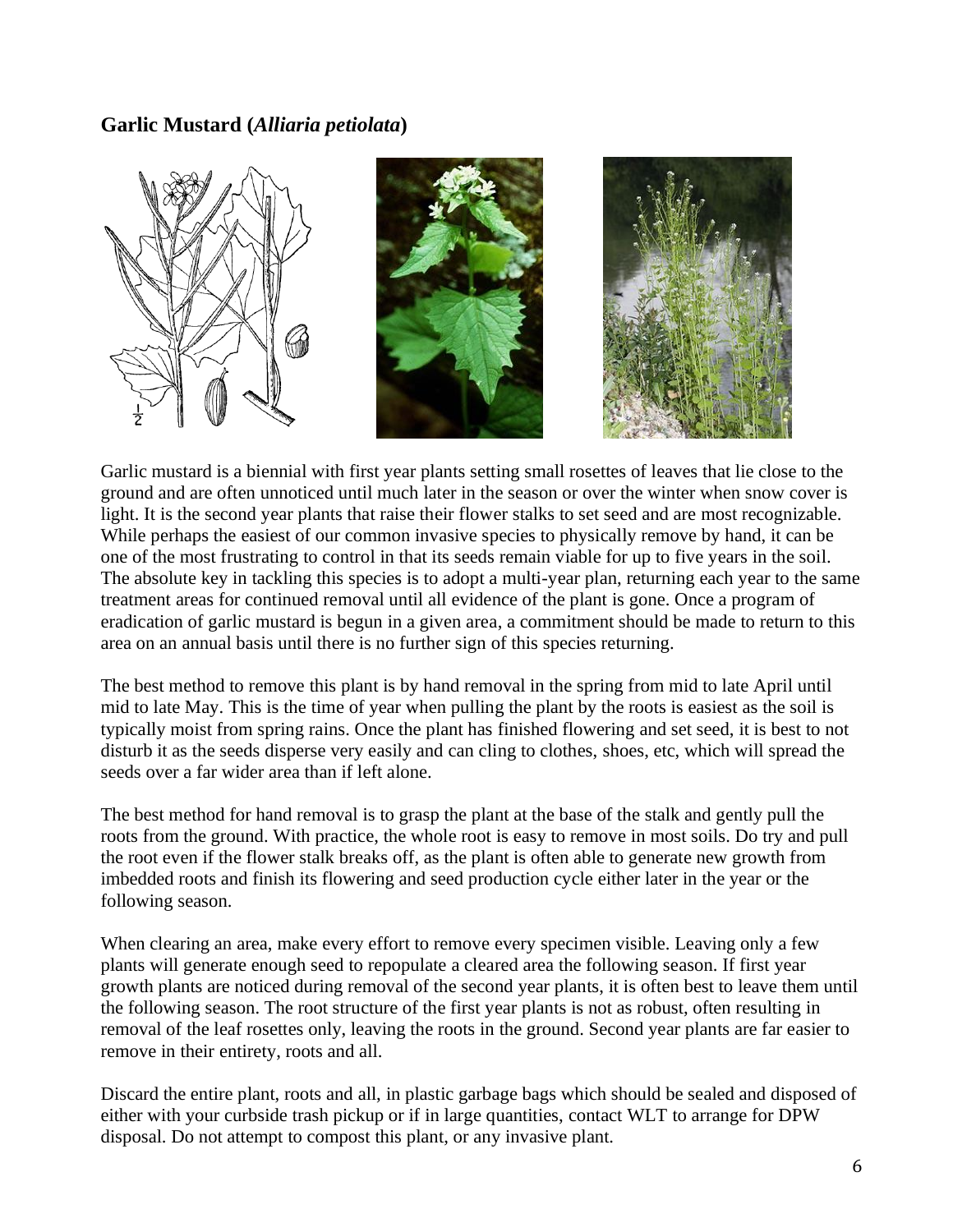**Japanese Knotweed (***Polygonum cuspidatum***)**



Japanese knotweed is the familiar, bamboo-like perennial, often growing to heights in excess of 6' or more in dense stands. It spreads via rhizomes making it particularly hard to eradicate.

As a general rule, all knotweed eradication efforts should be done in close coordination with Land Trust and DCR staff. Here are some pointers that will give you an idea of what to expect with this especially challenging plant.

Cutting the above-ground stems of knotweed once has no long-term benefit, since the plant can readily re-sprout. Similarly, digging up knotweed roots only once is futile, since even small pieces of the rhizomes are capable of regeneration. The only short-time-frame solution to knotweed infestation is to apply herbicide, and this is not a control method available to Land Trust stewards. Even this method requires a year or two of observation to ensure the plants have been thoroughly eradicated.

One well-established stand in Newton was controlled without chemicals through repeated visits. Since the site was not near water and was on level ground, the large root masses were dug up in year one, then the site was visited during the growing season and new shoots were pulled gently to remove as much of the root fragments as possible. This procedure was repeated for five (5!) years. There is now some regeneration of native plants at the site. This experience proves that ridding a site of knotweed is possible, but plan for years of effort. There is a quicker reward during this time, however, since the work at least puts a stop to the spread of knotweed, and allows other plant species to get a roothold.

Sites near water or on sloping ground are probably best treated by herbicide, and some formulations are relatively water safe. Again, herbicide applications are only possible by licensed applicators.

## *D. Trimming and Pruning*

The Charles River Path Stewards are empowered to use loppers, pruners and small non-powered hand saws to trim when needed along the river paths. Contact DCR when a chainsaw is required.

The most important rule of thumb to observe in performing routine trail maintenance involving trimming or cutting of branches, etc., is to leave as little evidence in the form of visible cuts as possible. The end result of your endeavors should ideally be a trail that is free of protruding branches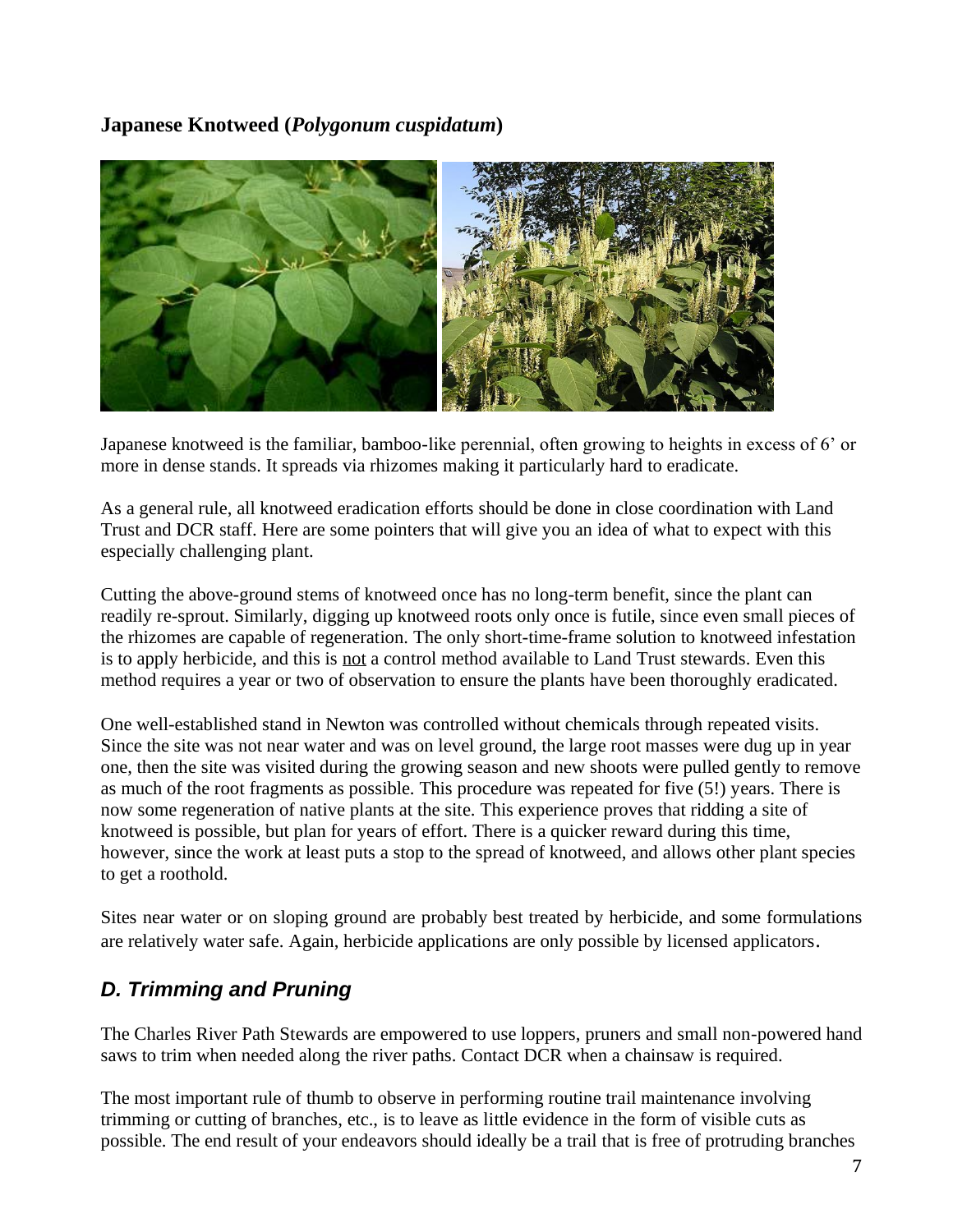and looks as natural as possible. This is not always achievable, especially in areas with heavy brambles that must be sheared, but the overall goal should be to make the evidence of trimming as unobtrusive as possible.

The most frequently forgotten part of the trimming job is the removal of excess cuttings from the trail.

#### **Why Pruning Technique Matters**

The pruning of limbs of woody plants must be done properly so that the cuts made heal correctly. Improper cuts, especially where limbs meet the trunk of the plant can lead to disease and the eventual weakening and death of the plant.

The area of the plant where the limb meets the trunk is called the branch collar. This is the zone where branch collar tissue develops from the branch ends towards the trunk, turning abruptly downward at the branch base. Trunk collar tissue develops later in the life of the branch, growing up and over the branch collar tissue. The branch collar is the zone where these two types of tissue overlap. The branch bark ridge is the raised bark that develops in the branch crotch where the branch meets the trunk.

Proper pruning allows the trunk collar tissue to grow over the cut made, eventually walling off the living trunk tissue with a protective layer of bark. Cuts into either the branch collar tissue or the branch bark ridge tissue will not heal properly, allowing for disease organisms to enter the plant's trunk tissue leading to disease and premature death of the plant.

## **Proper Cuts**

Cuts must be made *outside* of the branch bark ridge and branch collar area angling away from the trunk, but as close as possible to the collar.

There is no set or standard angle for a proper collar cut. Whether a branch collar is obvious or not, the final cut should:

- 1. Minimize the branch stub.
- 2. Leave the branch bark ridge and branch collar intact.
- 3. Minimize the overall size of the pruning wound.

Always stub cut the branch first. This technique uses a minimum of three cuts, the first two cutting off most of the branch but leaving a portion of 1-2' feet remaining for the final finish cut. This technique minimizes the chance of the bark tearing down the trunk, creating a wound that is difficult to heal.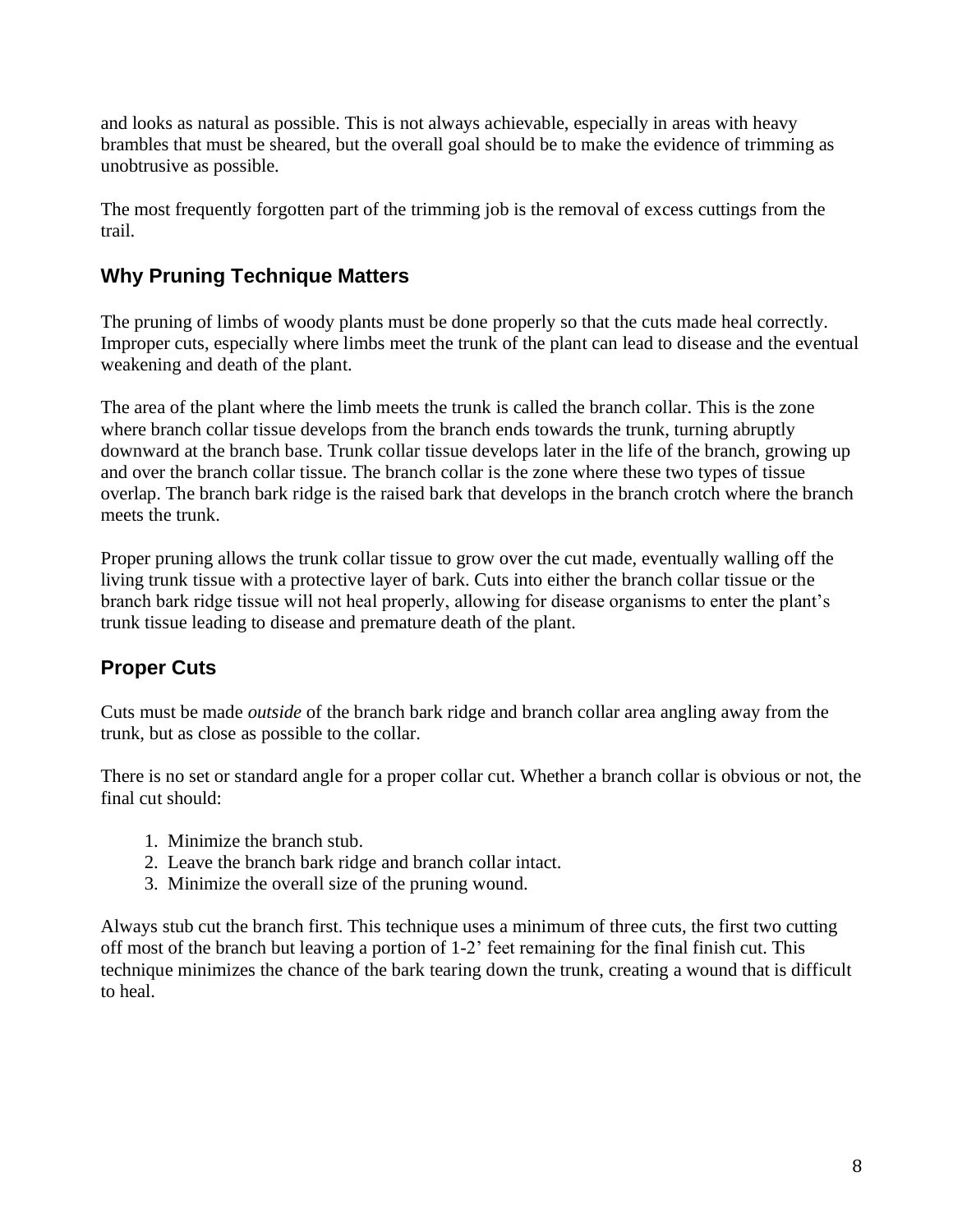

- 1. The first cut undercuts the branch 1-2' out from the parent branch or trunk. A properly mad undercut will eliminate the chance of the branch's peeling or tearing bark as it is removed.
- 2. The second cut is the Top Cut, which is usually made slightly further out on the branch than the under cut. This allows the branch to drop smoothly when the weight is released.
- 3. The third or finish cut is to remove the stub.

Each finish cut should be made carefully, outside of the branch bark ridge and branch collar areas, leaving a smooth surface with no jagged edges or torn bark.

#### **Proper Timing**

The ideal or optimal times to prune most woody plants are either late in the dormant season or well into the growing season, after leaves are fully formed and expanded. Cuts or wounds in certain species during the growing season may attract insects that carry diseases, or allow fungus invasion. Avoid pruning woody plants undergoing bud break and early leaf expansion.

#### **Tools**

- Minimum: folding hand saw and a pocket sized pruner, preferably one with increased leverage to cut thicker branches.
- Heavy duty loppers with long handles are generally the most productive trimming tool.
- Garden rake to remove non-woody cut stems from the trail.
- Old hand saw to cut saplings close to the ground without dulling a new one with sand.
- Pole pruner to for cut overhead braches.

#### *E. Follow Up*

Carry a notebook to take the contact information of people you talk to and give personalized WLT Steward cards to folks you meet. Try to always follow up with them and ask if they are interested in joining the Charles River Stewards, the Waltham Land Trust, or the stewardship effort in general.

#### *F. HAVE FUN!*

**Enjoy your time at the river; others will feel the pleasure it brings you and join the movement!!**